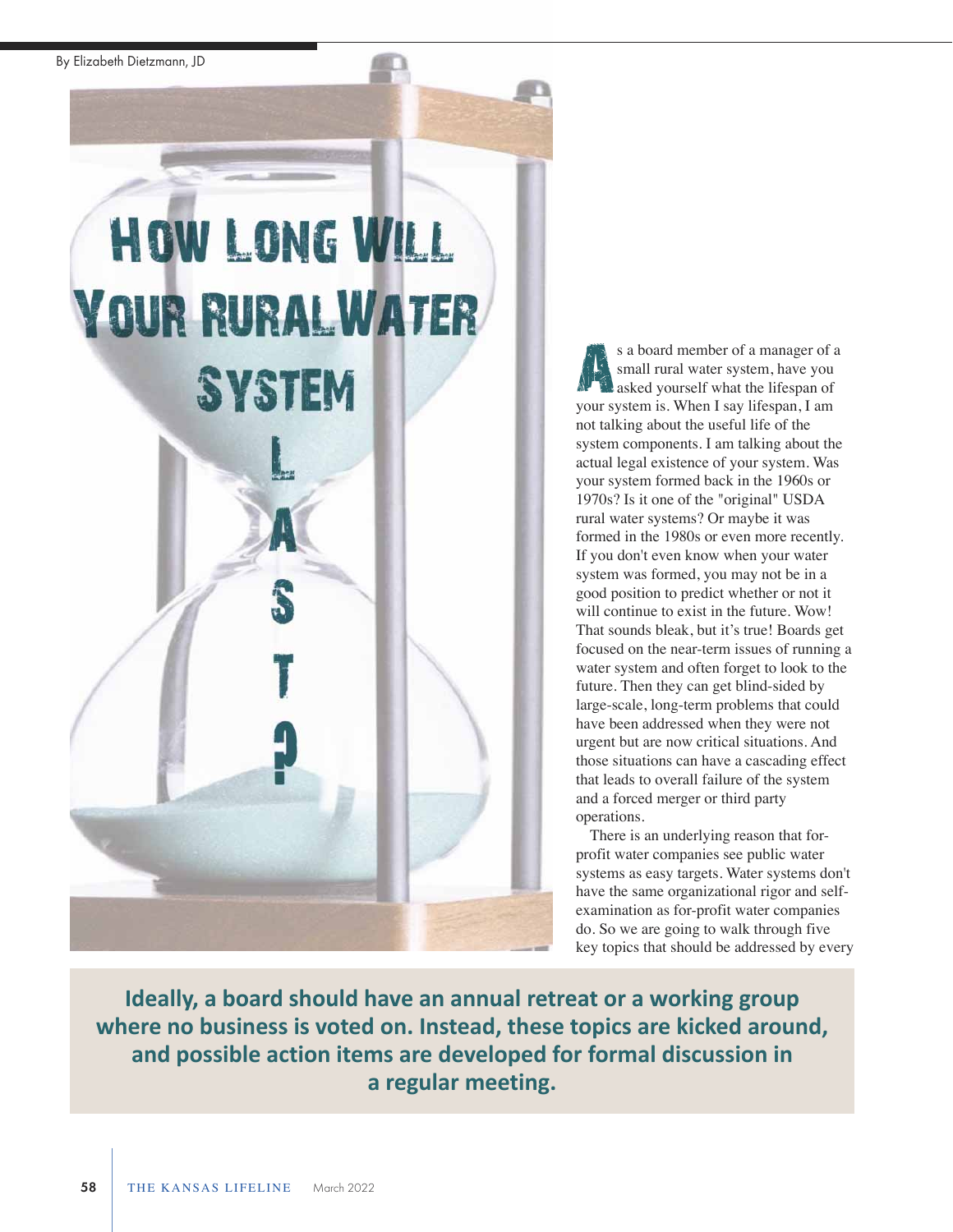water system and can help you focus on the long-term. Ideally, a board should have an annual retreat or a working group where no business is voted on. Instead, these topics are kicked around, and possible action items are developed for formal discussion in a regular meeting. However, for smaller systems, this can be tough to accomplish. Everyone on the board is a volunteer and adding more meetings to the roster is not always possible.

Instead, why not take 15 minutes at the end of each regular board meeting and kick around one of these topics? It will keep them in the front of your mind and help you keep one foot in the future and one foot in the present. As the saying goes, "Live for today, but

plan for tomorrow." Here is a shorthand way of thinking about this. I call it **CROPS**: Compliance, Revenue, Operations, Projects, Services.

■ **Compliance.** Compliance describes all the water quality issues that a water system must address to provide safe drinking water. The EPA has set legal limits for more than 90 contaminants in drinking water. These include arsenic, lead /copper, coliform, disinfection byproducts, etc. Water system staff know this because compliance requires constant sampling, testing and tracking. The water quality

results are reported annually via a consumer confidence report. The problem is that these are immediate actions; the long-term compliance goalposts keep moving. The EPA has a list of unregulated contaminants; the agency constantly collects data for contaminants that do not have healthbased standards under the Safe Drinking Water Act. The agency could initiate a rule-making process to develop a drinking-water standard for one of the new contaminants. If so, that will probably impact your system as an unfunded mandate, as in there is a new regulatory requirement but no money provided to meet that requirement. PFAS is the latest and greatest contaminant to make the list, with pending federal legislation in the works. For the future, it is imperative to stay abreast of emerging water quality standards and to have some idea of how you would approach meeting them. Your National Rural Water and KRWA track the contaminant legislation



development process and the information is readily available online. The key is to look ahead and think longterm. PFAS, for example, is found in fire-fighting foam commonly used at airports. A water system with wells or surface water sources near an airport, military base, or other industrial areas should be aware of the possibility that PFAS may be regulated and have discussions about how it could impact the system. What if you have a single source of water? A small water system in Maryland ended up having to choose between drilling a new well or building an interconnect and buying water from a nearby town when

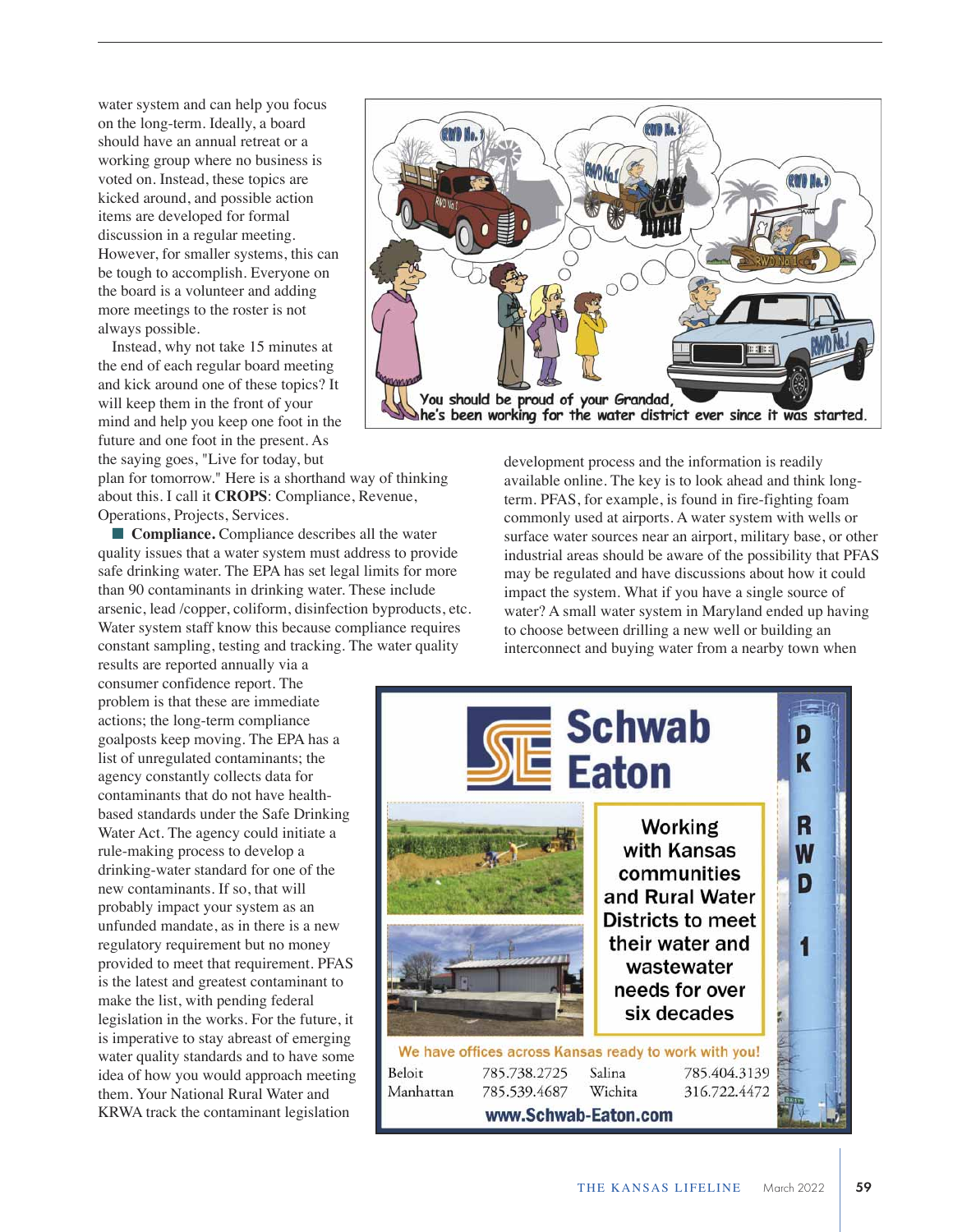### **What's the future hold for your system?**

**CROPS** (Compliance, Revenue, Operations and Projects) is supposed to stimulate you to take a largescale look at your water system's future. It seems daunting, but it is designed to help you focus on discussion areas so that you can eat the elephant one bite at a time. Just start by taking a few minutes at the end of your monthly meetings and asking "what if" questions. Maybe a few board members will be willing to serve on a working group and chat about these topics. The reality is that if you do not think about the future of your water system NOW, then there may not be a water system that exists in the future.

arsenic levels became too high. It would help if you had discussions with your operators and others about what your system might have to do to comply with future compliance

**CENTRAL TANK COATINGS, INC** 

"Specializing in Painting & Repairing Elevated & Ground Storage Water Tanks"

563 426 5967 Office, Kelly's Cell 563-380-2647 Fax 563-426-5641

Sandblasting, Painting, OSHA Updates, Roofs, Pipes, Jackets, Repairs, Emergencies and Annual maintenance contracts available.

Call for a quote or to have a rep come to your location.

Hutchin<sub>son</sub>

Joe Koehn, Sales Rep.

requirements. Will you have to buy new equipment? Drill a new well? Blend water sources? Should you set up reserve funds for these types of projects? Explore loans and grants? Compliance is expensive. But it would be best if you had some idea of what is less expensive – redundancy or treatment.

**Revenue.** Rates x number of customers = revenue. Without revenue,

"General Water Tower Maintenance"

Kelly Koehn, Owner

22528 Canoe Road Elgin, Iowa 52141 877 530 6226 Toll Free

**ANNAN KANAN ANNAN ANNAN** 

**Do you know how many customers you currently have and whether your customer base is increasing?**

**XXXXXXXXXXXXXXXXXXXXXXXXXXXXXXXXXX** 

you cannot provide water to customers. This is why the USDA awarded loans and grants in the very beginning to set up rural water systems. Without this additional "revenue" in the form of subsidies, there was no way to build the systems because the limited number of customers could not support the debt load. But what happens if you lose customers over time? You have to dive into your customer data and identify trends that will impact revenue. Remember, rural water systems are SIPS – single interest political subdivisions. You have only one revenue stream and that comes from selling water to customers. So you have to keep an eye on all the factors in your community that can impact your customer base. Do you know how many customers you currently have and whether your customer base is increasing? Decreasing? Has a large local employer left the area? Will people move away to find new jobs? Then you will lose customers and revenue will decline. Are customers unable to pay their water bill due to the COVID pandemic?

Do you have a plan to address that? A downturn in revenue may not be a problem for a large utility that has reserve funds set aside, but it could become a huge problem for a small system without adequate reserve funds. A small Missouri water system was so impacted by the decline in population, and subsequent customer loss, that it ended up having to turn to the MRWA and ask for emergency operations support because it had no money to pay

its employees. Are you also analyzing your rates? I believe that every utility should analyze its rates annually. I didn't say raise them annually. I said analyze them – and compare them to your revenue trends. You should not just be breaking even on your financials. You should be charging enough for water service to cover any outstanding debt repayment, the ongoing operations and O/M and still set aside reserve funds. There are hard questions to be asked. If you have lost customers, do you increase rates? What will be the tipping point – the point at which you no longer have enough customers to operate a water system viably. If you are not asking the hard questions, you may not be around in 20, 30, or 40 years.

**n Operations.** Do you know where every foot of pipe that has ever been installed in your system is located – or even what the district's boundaries are? Do you know what size the pipes are? Where all the service connections are located? In other words, do you have a comprehensive system map? Not just what your operator and two of the original board members remember. Not just the final drawings from the last new line you had installed taped up on the office wall next to the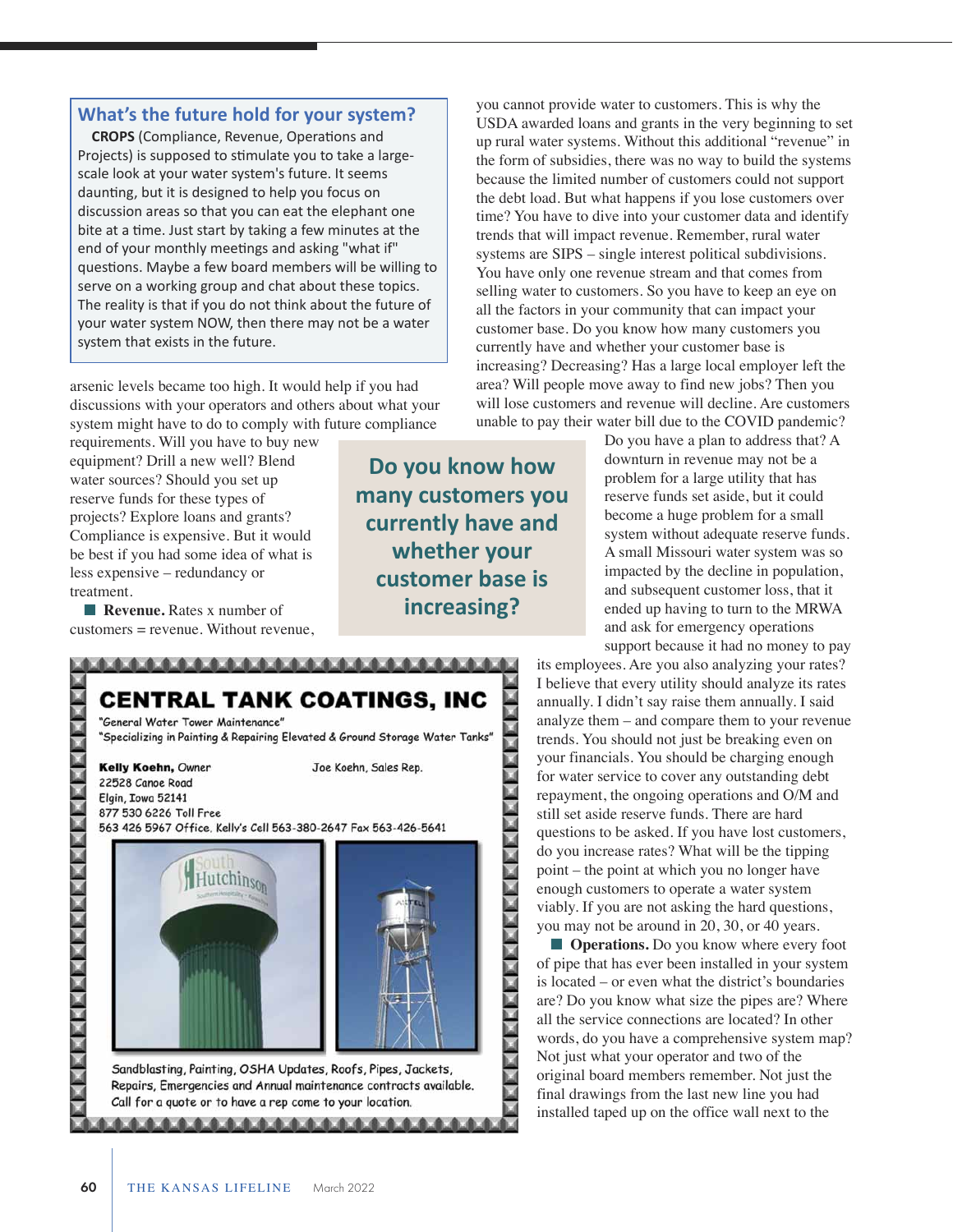original layout of the system from 1978 with additions marked by hand. How about updated bylaws, customer agreements, loan documents, billing software, rate schedules, policies/procedures? Do you have customer lists both hard copy and digital? If you do not have updated, hard copies of these types of operations documents, plus a backup electronic copy, you really have no idea of how your system is being operated. You may be getting by day-to-day, and you may not have run into an operational crisis like a cyber-attack, natural disaster, or loss of a manager/operator, but your system is fragile and may not stand the test of time. One easy test is to ask yourself whether or not a trained operator with no knowledge of your system could walk into your office and manage operations based on the documents you currently have. If the answer is no, then you have not been doing a good job of maintaining the system's operational infrastructure. This tells me that you probably don't know how many new customers you had last year either, how much payroll is or can easily pinpoint your revenue. This is not as farfetched as it seems.

I worked with a small water system with four employees: one office person, a manager/operator, and two other field guys. Sadly, the manager had a heart attack and was critically ill for many weeks. Even sadder was the reality that no one really knew how anything worked. The manager from a neighboring system offered to help out but without consolidated, updated operational documents it was challenging for him to step in let alone figure out where the pipes in the ground were located. The office manager had never sent bills out without help from the manager because there was no single unified customer list. The payroll checks had to be signed by the old manager and a previous board member because the bank account signature cards weren't updated. This water system was running fine day-to-day as long as nothing upset the apple cart, but once there was an operational hiccup, it was clear this water system had some underlying issues. Guess what? After limping along for months, the board was exhausted and accepted an offer from a for-profit water company to handle operations. The for-profit water company quickly raised rates, replaced the remaining employees with its own people and started updating all the operational systems. That was the first step towards selling the entire system to them, which happened a few years later after the board had effectively lost control of the system.

**Projects.** You may think that you always have projects – but this is a shorthand way of distinguishing immediate O/M projects versus long-term system upgrades or expansions. This is one of the key items that will guarantee that your system lasts "forever," and it is the driver behind your long-term plan. Ideally, after you have addressed Compliance, Revenue and

Operations issues, you would develop the five- or ten-year plan that addresses long term problems. Suppose you know that growth is occurring in a section of your water system or that there have always been water pressure issues in an area or that future water quality compliance mandates will require system upgrades. In that case, it's time to start longterm project planning. It would help if you had an idea of what kinds of major future system upgrades/expansions would need to occur for your system to continue to serve customers. Think of it as a wish list. What would you do to improve your system infrastructure if you had unlimited funds? Once you have identified these projects, you need to develop a timeline or POAM (Plan of Action and Milestones). This is a high-level concept planning document but it will help you identify apparent constraints such as

**What would you do to improve your system infrastructure if you had unlimited funds?**

funding, rate increases, bond elections, engineering studies. It is not written in stone but instead, it is more of a flexible guidance document. Or a reminder that you've just installed a new pump but you can

## **CUNNINGHAM INCORPORATED**

Your #1 Tank & Tower Service Provider since 1983



2012 W. 2nd St. Joplin, MO 64804

- Coatings
- Cleaning
- Inspections
- Repairs
- Accessories
- Maintenance Programs
- Mixing **Systems**

620.848.3030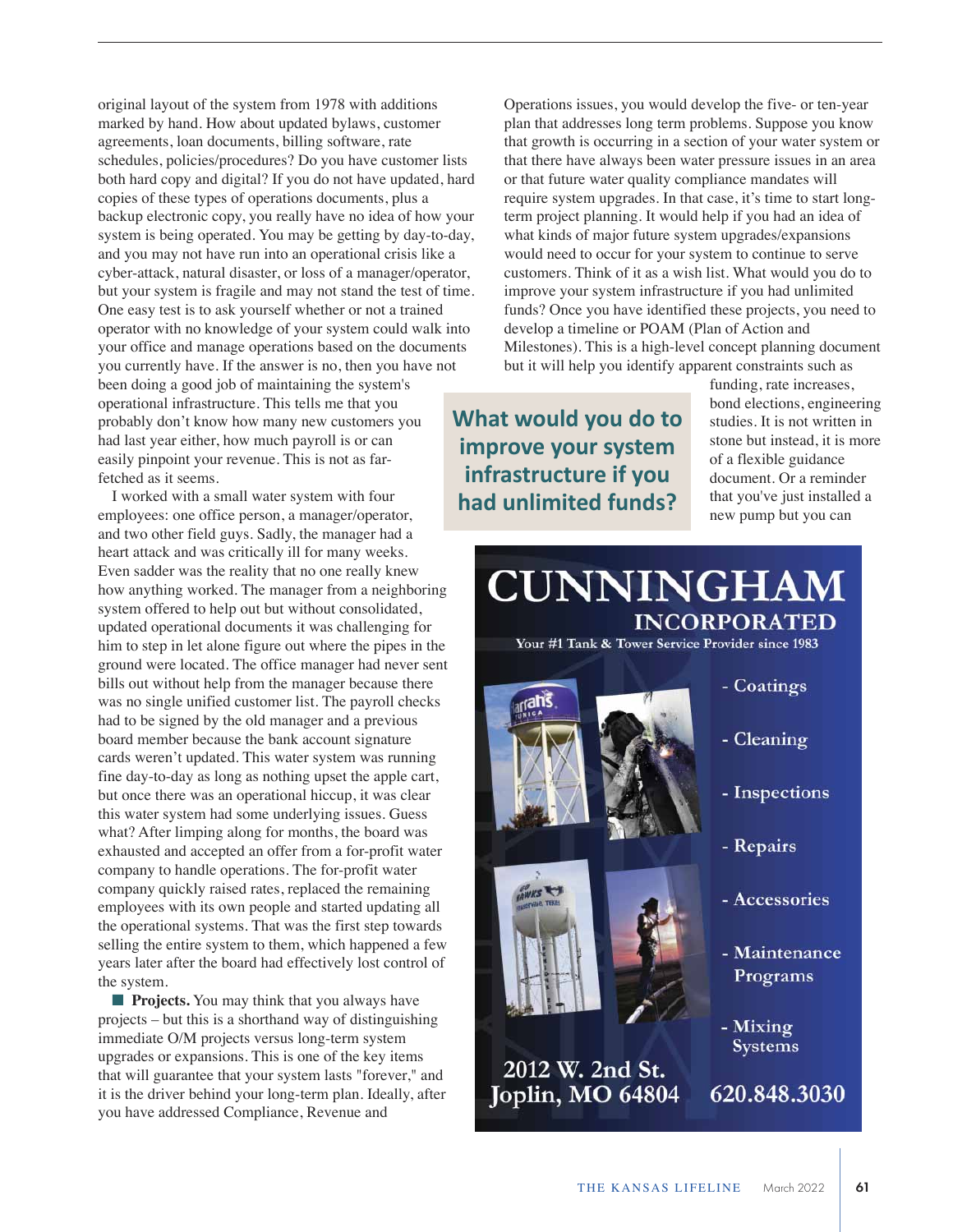expect it to reach the end of its useful life in X years. Or that there is a rumor that a Walmart distribution center may be built, and that will drive up your customer base. Are you prepared, or do you need to consider extending or upgrading a service line? I have even seen water systems just throw ideas up on a whiteboard and take a picture of it. Then if you learn that for example, there is a grant program or funding for small system engineering studies, and you have in the back of your mind that you need to consider an upgrade or expansion, it might make sense to apply for that funding. This is the perfect topic for a discussion at the end of a board meeting.

**n** Services. We have discussed that water systems do one thing – supply drinking water. But part of your long-term survival plan should include exploring additional ways to provide that service. After you have explored the topics under Compliance, Revenue, Operations and Projects, the final step is to explore long-term collaboration with similarly situated systems or towns. The cost of operating a water system never decreases. Get creative. This requires some outside-of-the-box thinking. What if you could share a billing system or an employee with a neighboring town or adjoining system? Or pay them to do your billing and save

### **What if you could share the cost of office space or a piece of equipment with another system?**

on the cost of a billing clerk. What if you needed a part-time employee and another system needed a part-time employee? Then maybe you could share a full-time equivalent employee. What if you could share the cost of office space or a piece of equipment with another system? Should you explore an emergency interconnect with a town near you? I know one water system that shared the expense of a new well with another system. Another system shared a backhoe.

 $\blacksquare$  Territorial disputes also do not happen overnight. Before you run pipes into an area that common sense tells you might be a point of contention in the future, should you reach out to the town and discuss the service needs of the area well in advance of having a dispute? No one ever wants to think about giving up autonomy, but what if your customer base is declining and you are facing significant system upgrades that down the road would require rate increases beyond what your customers can afford. Should you start discussing a merger or dissolution? What would that look like? Who could likely partners be? How would it impact your customers? These types of long-term issues will ultimately become critical problems and will ultimately determine whether or not your water system survives the test of time.

*Elizabeth M. Dietzmann is an attorney who consults with small utility systems on a variety of operational, financial and management issues. She can be reached at elizdietzmann@gmail.com or 573-578-1660.*